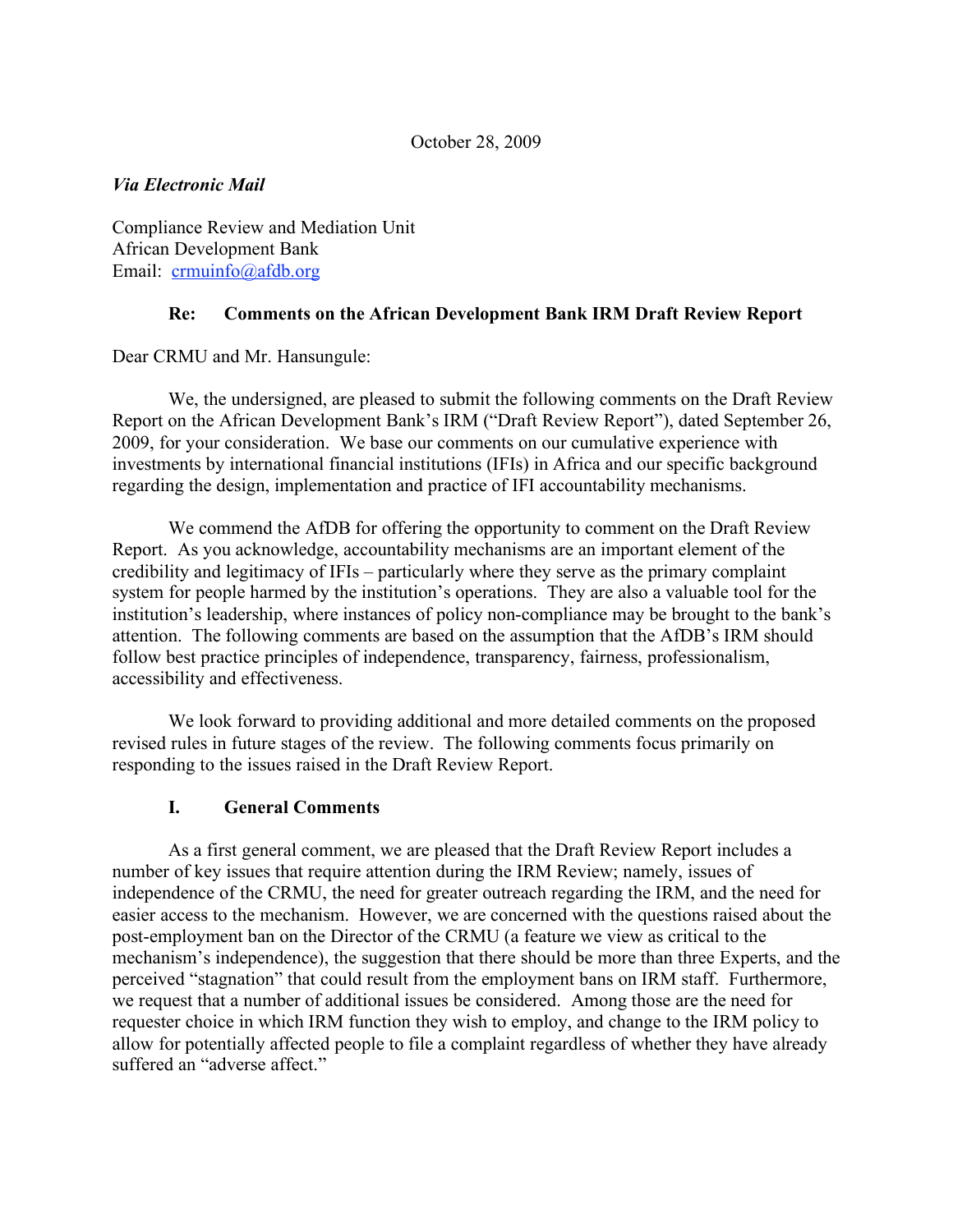It is noteworthy that many of these issues – those included and omitted from this Draft Review Report – were raised and fully evaluated in the recently-concluded review of the European Bank for Reconstruction and Development's Independent Resource Mechanism  $(EBRD \, IRM).$ <sup>1</sup> Because it appears that the output of the EBRD IRM Review was not considered as part of the background research the AfDB IRM Review Report, $2$  we recommend that this process be fully evaluated in light of close parallels between the AfDB and EBRD accountability mechanisms.

As a last general point, the scope of the Draft Review Report is unclear. A number of recommendations appear to be aimed at changes or additions to AfDB policies or approaches generally, beyond the scope of the AfDB IRM Operating Rules and Procedures and the AfDB IRM Enabling Resolution. For example, the recommendation that the "Boards should come up with a strategy to instill a sense of ownership of Bank-financed projects in the minds of local communities in project areas"<sup>3</sup> appears unrelated to changes that might be needed to either IRM document and raises a process question: which documents are under review? Given that the

 $2$  We also note with curiosity that nearly all background materials used for the AfDB Draft Review Report are from 2001 or *well before* in some cases. Because there has been exponential development in IFI accountability mechanism practice, design and literature since 2001, this Review might benefit from review of additional source materials, which as of last year included:

One World Trust 2007 Global Accountability Report,

http://www.adb.org/Documents/Policies/ADB\_Accountability\_Mechanism/ADB\_accountability\_mec hanism.pdf (visited July 23, 2008).

 $\overline{a}$ 

<sup>&</sup>lt;sup>1</sup> One of the undersigned, attorney Natalie Bridgeman, Director of Accountability Counsel, served as the Consultant to the EBRD for the IRM Review from 2008-2009. As a result, a number of these comments are based on very recent experience with detailed benchmarking of the AfDB IRM's policies and practices against other IFI accountability mechanisms. Materials that would be useful to this review from the EBRD IRM Review include the EBRD IRM Benchmarking Report and Appendix (Nov. 3, 2008) and the PCM Report on the Invitation to the Public to Comment and Bank Responses.

http://www.oneworldtrust.org/documents/OWT\_GAR\_07\_colour\_lo-res.pdf (visited July 23, 2008); Caroline Rees, *"Grievance Mechanisms for Business and Human Rights: Strengths, Weaknesses and Gaps"*, Corporate Social Responsibility Initiative, Working Paper No. 40 (Jan. 2008), http://www.reports-and-materials.org/Rees-Existinggrievance-mechanisms-Jan-2008.pdf (visited July 23, 2008); Caroline Rees & David Vermijs *"Mapping Grievance Mechanisms in the Business and Human Rights Arena",* Corporate Social Responsibility Initiative, Working Paper No. 28 (Jan. 2008), http://www.reports-and-materials.org/Rees-Vermijs-Mapping-grievance-mechanisms-Jan-2008.pdf (last visited July 23, 2008); Natalie Bridgeman & David Hunter, "*Narrowing the Accountability Gap: Toward a New Foreign Investor Accountability Mechanism*", 2 GEO. INT'L ENV'TL. L. REV. 187 (2008), http://www.accountabilitycounsel.org/Accountability\_Counsel/FIAM.html; Daniel Bradlow, *Private Complainants and International Organizations: A Comparative Study of the Independent Inspection Mechanisms in International Financial Institutions*, 36 GEO. J. INTL. L 403 (2005); Daniel Bradlow, *Study on An Inspection Function for the African Development Bank Group* (African Development Bank Group 2003); ADB Review Of The Inspection Function: Establishment of a New ADB Accountability Mechanism (May 2003),

<sup>&</sup>lt;sup>3</sup> Draft Review Report at 5.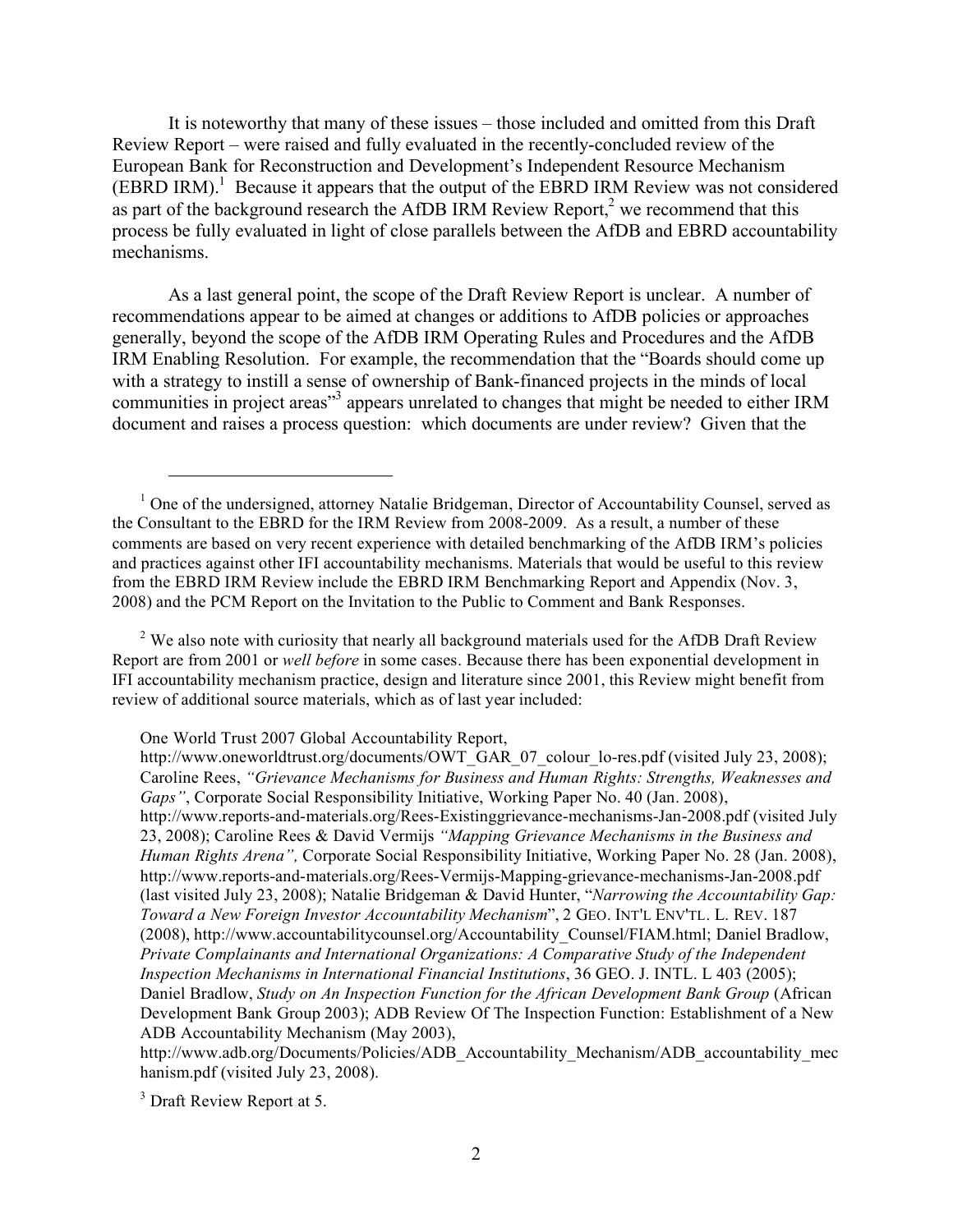mandate of the review is to "provide recommendations on how [the CRMU] could improve the effectiveness of the Bank's IRM"<sup>4</sup>, are we to look at the Draft Review Report as addressing only potential changes to the Operating Rules and Procedures and the Enabling Resolution, both of those documents, just one of these documents, or all Bank policies and procedures? We assume for purposes of these comments that the AfDB IRM Operating Rules and Procedures and the AfDB IRM Enabling Resolution are both under review, but not AfDB policy more generally.<sup>5</sup>

### **II. Specific Comments**

The following comments relate to specific recommendations of the Draft Review Report. We address the Main Findings on page 5 in the order in which they are addressed in the text of the document.

#### Access to the AfDB IRM

We agree with the assessment on page 7 that the current AfDB IRM does not encourage access. However, we disagree with the caution on page 8 of the need to balance greater access with the worry of flows of complaints creating an inefficient system. The most widely accessible mechanisms at present is the IFC/MIGA Compliance Advisor/Ombudsman (CAO), which has jurisdiction over complaints from every continent, not just Africa; even then they have had only  $67$  eligible complaints in nine years. We agree nonetheless with the conclusion on page 9 that more should be done to facilitate requests to the AfDB IRM.

Regarding the comment about "adversely affected" on page 9, we would recommend that this term not apply to all requests. If there is a threat or likelihood of harm due to an AfDBsupported project, this should be sufficient to initiate a complaint – actual harm should not be required.

Regarding the first recommendation on page 10, instead of redefining terms in the Enabling Resolution, we recommend that the AfDB continue the practice of providing userfriendly visual aids to communities and promote the IRM to local and regional NGOs through a user-guide. Changes to the Resolution should be reserved for substantive differences in the AfDB IRM process, not simplification of language.

We agree that there should be greater resources allocated for outreach as recommended and that the rules should be provided in a more user-friendly format. We also agree that the Bank's policies and procedures should be distributed (in full and summary form) and publicized in local languages where possible.

 <sup>4</sup> *See* http://www.afdb.org/en/news-events/article/review-of-the-independent-review-mechanism-irmof-the-afdb-5148/.

 $<sup>5</sup>$  This assumption is based on the fact that other AfDB policies, if under review, would require a</sup> wholly different/ additional set of consultations, etc.

<sup>6</sup> *See* http://www.cao-ombudsman.org/publications/documents/CAO2008- 9AnnualReportEnglish\_low.pdf.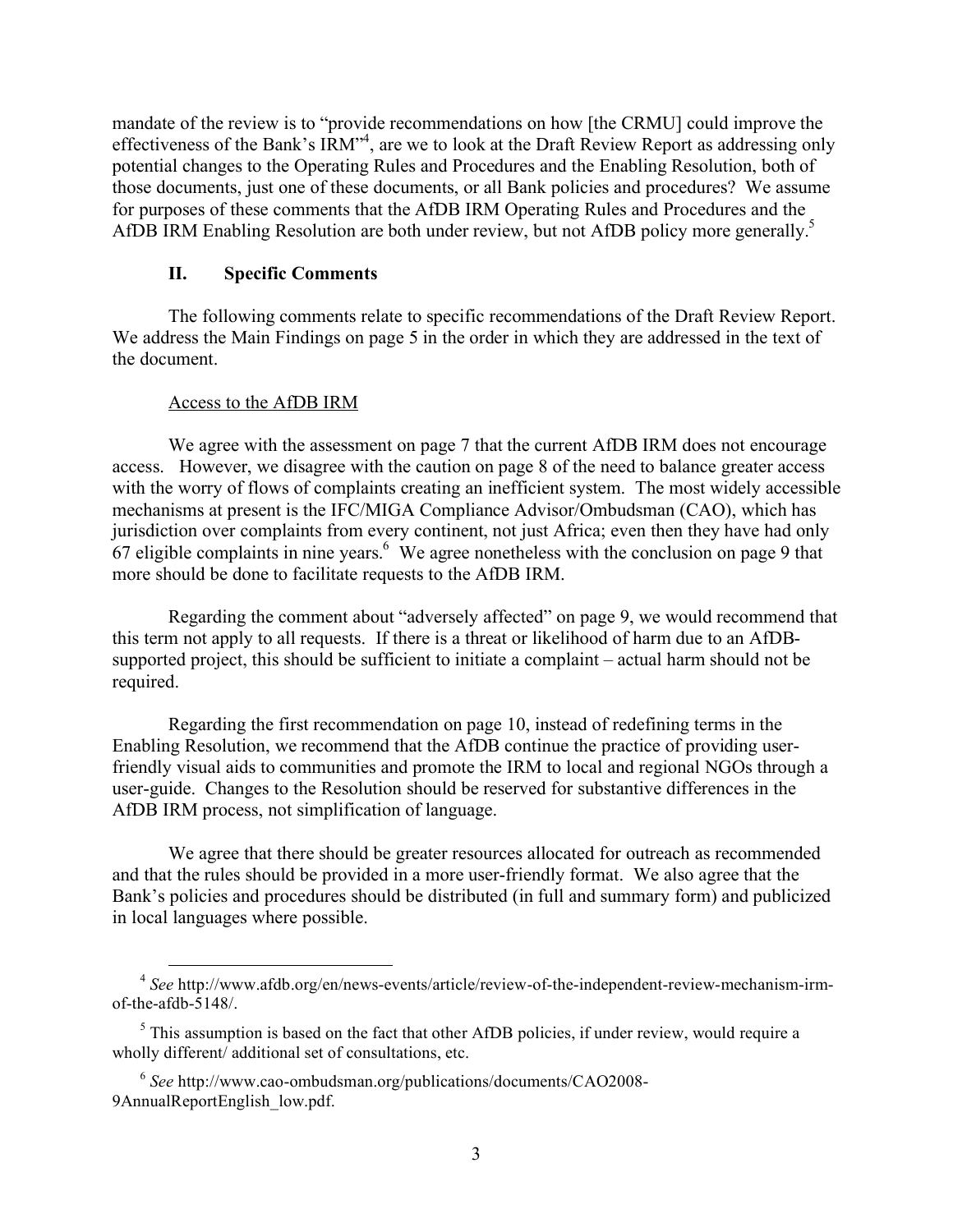#### Requirements for Submission of Complaints

We agree with the recommendation that the process for submission of complaints should be more straight-forward. On page 11, we support the finding that a requirement of written submission of complaints is not practical and the conclusion that the "CRMU [should be able] to entertain complaints which are other than in writing." Specifically, we agree with the recommendations on page 15 that the CRMU should be able to receive complaints orally, and by telephone, fax, email or other means.

Regarding confidentiality, we agree that the CRMU should guarantee confidentiality once requested. We would maintain the current provision that if for some reason the CRMU believes the circumstances of a case make it impossible for confidentiality of the requester to be maintained, the CRMU should inform the requesters of the risk and give an opportunity for a complaint to be withdrawn. We note that in cases where the CRMU does guarantee confidentiality, the CRMU's guarantee may not offer potential requestors the level of assurance required in sensitive circumstances. An explicit statement of the consequences for an internal breach of confidentiality could strengthen the guarantee and allow requestors to make a more informed decision as to whether to submit a request and would provide requestors a greater sense of protection under the confidentiality policy when a confidential request is submitted. However, in no way should a determination of whether confidentiality is "warranted" be left to the discretion of the Director, as is the case now.

Regarding standing to submit a request, we agree that any person should be able to file a request to the CRMU. Please note that the EBRD IRM's requirement of two or more people to file a complaint was changed in the recent review and the PCM now allows the complaint to be filed by "one or more individual(s)".<sup>7</sup>

Regarding the location of the requesters and the issue of standing, discussed on pages 12- 13, we agree with the recommendation on page 15, with slight modification, that the "CRMU should be empowered to receive complaints submitted by any [individual or] organization international or local whether based in the project area or not. However, it is essential that representatives whether local or international secure prior consent of the affected parties or communities where this is practical and provided in the case of the latter they submit proof that it is not practical." We also agree with the page 16 recommendations that Bank Directors and local governments should have standing to submit complaints.

Regarding demonstration of non-compliance with AfDB policy, we agree that citation to a policy with which there has been alleged non-compliance is not a realistic expectation and should not be required. However, because the current version of the IRM policy states that "[w]here possible," the complaint should explain how Bank policies were violated and how an act or omission by the Bank led or may have led to the policy violation, we do not see a need for

 <sup>7</sup> EBRD Project Complaint Mechanism Rules of Procedure, paras. 1 and 2.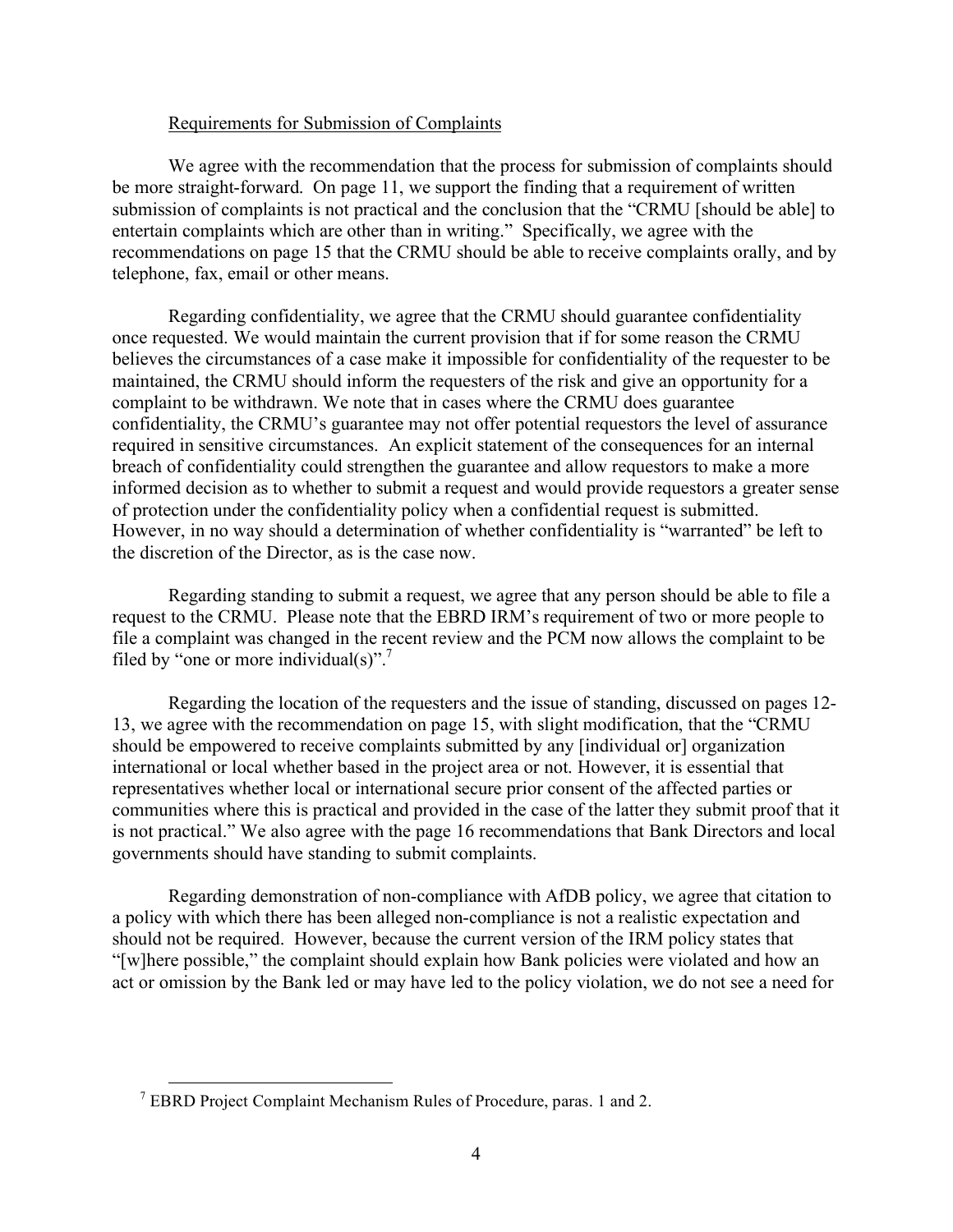a change in the rule. Rather, we suggest that the guidance given to staff and communities emphasize that this information is not required, but may be useful.<sup>8</sup>

Regarding the requirement to demonstrate that the complaint has been brought to the attention of Bank management prior to filing a compliant with the CRMU, we agree that this should not be a requirement. The burden to show prior contact should be on Bank management – if it exists at all. If this requirement that Bank management must be contacted remains, there should be a waiver of the requirement if the requesters claim that such contact would be futile or harmful to the requester.<sup>9</sup>

As to the subject of complaints, we agree with the fifth recommendation on page 15 and suggest that the CRMU accept complaints regarding all AfDB-supported operations.

We note that requesters should be empowered to determine which function(s) of the IRM they require – problem-solving, compliance review, or both. Currently, this determination is made at an early stage by the Director.<sup>10</sup>

#### IRM Outreach

We agree that the CRMU should continue an active outreach program and should be provided sufficient resources to increase the amount of outreach conducted, particularly in the next few years where there is still the need to create a baseline of awareness about the mechanism.

We recommend that the AfDB actively distribute simple, pictorial-based, local-language, user-friendly descriptions of the mechanism, simplified copies of the CRMU Operating Procedures, and simplified copies of the AfDB policies and procedures to all communities likely to be impacted by AfDB projects. The Operating Procedures and AfDB policies should also be readily available in their original format in areas where the AfDB operates. Consistent with recommendation three on page 30, outreach must also include a direct link to the CRMU on the AfDB homepage.

We agree that efforts should be made to train AfDB staff about the CRMU and agree that a staff guide is an essential tool for such a program.

All outreach materials should make clear that requesters can discuss the case informally with the CRMU per paragraph 17 of the current IRM policy.

<sup>&</sup>lt;sup>8</sup> This feature too has been adopted in the new EBRD PCM where citation to EBRD policy is not required, but is requested where possible for the compliance review feature only. EBRD Project Complaint Mechanism Rules of Procedure, para. 10(e).

<sup>9</sup> *Accord* EBRD Project Complaint Mechanism Rules of Procedure, para. 22.

<sup>&</sup>lt;sup>10</sup> See AfDB IRM RP,  $\P$  20, 34. The EBRD recently changed this similarity to the AfDB to allow requester choice in the process and to enable a determination of eligibility for whichever function the requester has chosen. See EBRD Project Complaint Mechanism Rules of Procedure, para. 12.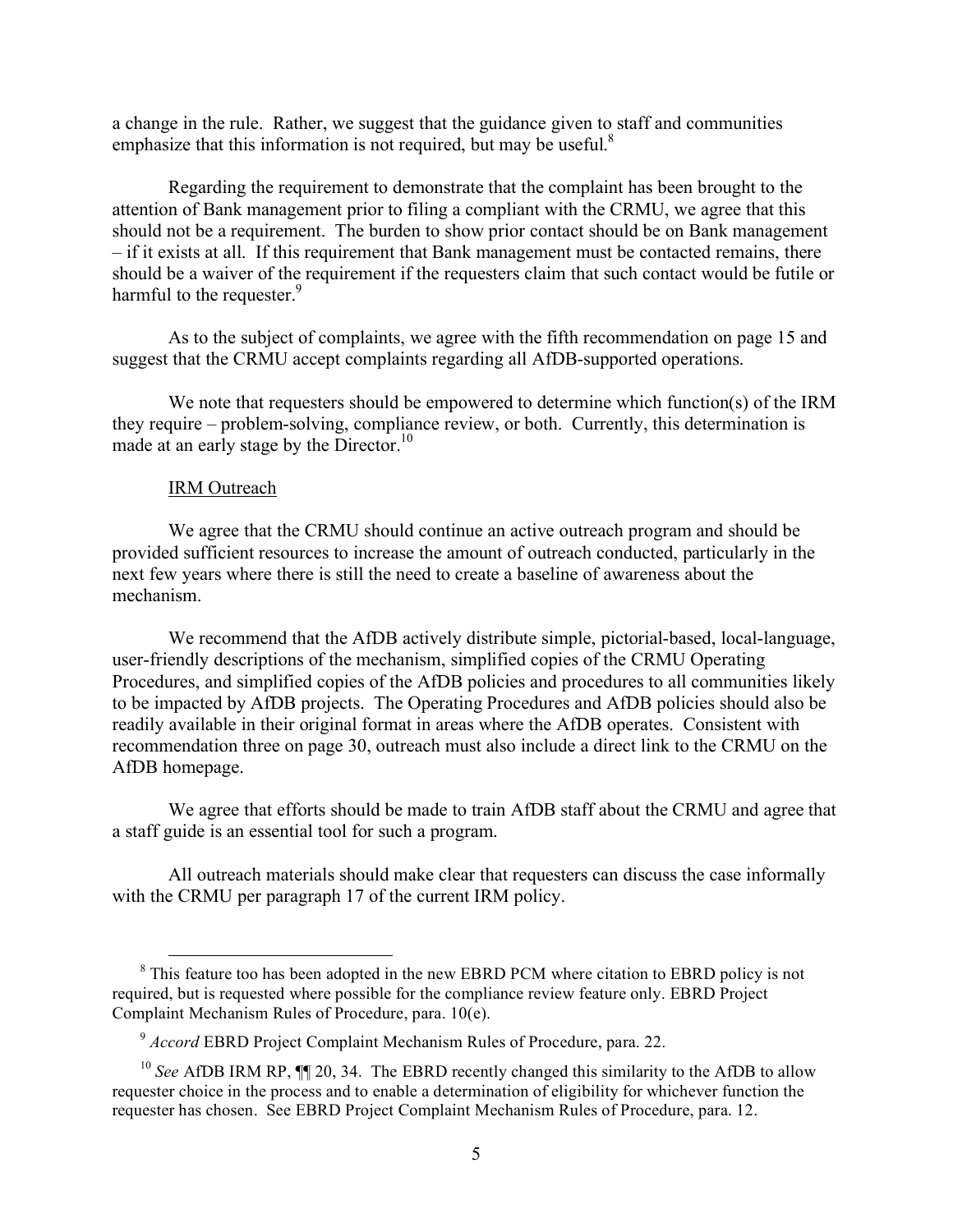### AfDB Policy Issues and Enforcement

We agree with the pages 24 and 32 recommendations and that there is a need for the AfDB to develop policies on indigenous peoples, human rights, and for all private sector lending. As noted above, however, the AfDB should work toward preparation of these policies separately, using a transparent and consultative process.

However, a separate issue is the jurisdiction of the IRM. Paragraph 5(ix) of the Resolution creating the IRM restricts its jurisdiction in private sector projects to a defined set of AfDB policies. The CRMU cannot accept a request regarding a private sector project if the alleged breach is of the Involuntary Resettlement Policy, Integrated Environmental and Social Impact Assessment Guidelines, or the Information Disclosure Policy. It is unclear why, if these policies apply to private sector policies, the IRM cannot review requests alleging their violation. Instead, the IRM's jurisdiction should allow it to review all policies that are applicable to AfDB projects.

We note with support the comment on page 23 that compliance with AfDB policy should be included in loan agreements.

# Clarification Need re Conduct of a PSI

In the case of a recommended problem-solving initiative, and within twenty-one days of the registration, current IRM policy states that the CRMU may request clarification of the issues from management, provide relevant portions of management's response for comment (presumably to the requesters), ask that requesters respond to the management's clarification, and must then "undertake and conclude the problem-solving exercise and/or make its recommendation to the Boards or the President" (emphasis added).<sup>11</sup> This provision is, at least, unclear and, at most, the literal plain language requires the entire problem-solving process to take place within the same period as is required just for management's response to the initial complaint. This paragraph requires clarification.

# Actions Taken In Response to IRM Reports

We agree with the assessment on page 25 that there should be a deadline by which management must respond to IRM reports. This issue was recently addressed in the EBRD review where Management was given a reasonable 30-day deadline for responding to complaints. Three months, as recommended on page 25, seems excessively long.

### Authority to Continue with a Compliance Review

We strongly agree with the suggestion on page 26 that the CRMU have sole authority to determine whether to continue with a compliance review. This is critical to the CRMU's independence and credibility. The EBRD recently changed its IRM policy to allow a compliance

 $\overline{a}$ 

 $11$  AfDB IRM RP, ¶ 33.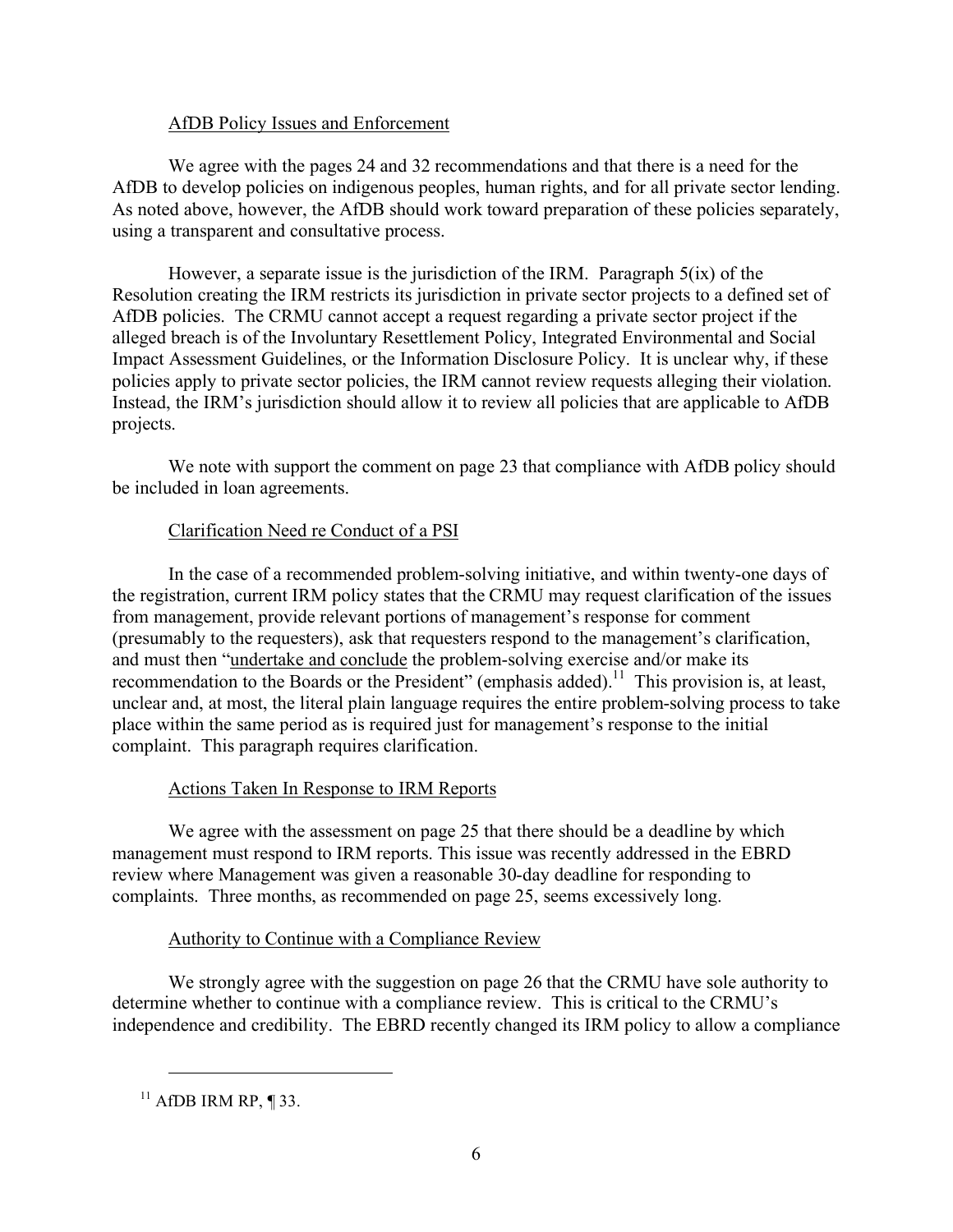review to begin immediately upon a finding of eligibility, thus increasing the independence and effectiveness of the process.<sup>12</sup>

# CRMU Staffing Issues

Regarding the role of the Director of the CRMU, we note the need for a provision that the Director could be removed by the Boards "for cause."

The recommendation on page 27 requires close consideration. We agree that the Director should be appointed by the Boards, not the President, but disagree that the Director's postemployment ban should be changed. This is an essential hallmark of the independence of the mechanism and change of this rule would undermine the credibility of the mechanism. Any member of the CRMU or IRM Experts that have a role in determining eligibility, problemsolving or compliance review must have a post-employment ban. Therefore, we disagree with recommendation one on page 30.

The point on page 28 regarding stagnation of IRM staff due to their pre-employment ban is not clear to us. We are also unclear about what alternative is being put forward.

We are also confused about the page 28 recommendation that it "is important to have a Francophone speaker at the level of Compliance Officer or above who should be a man for the purposes of gender balance." (emphasis added). What is the context of this comment?

We agree that the CRMU should have access to contingent funds to be able to carry out its functions, consistent with the comment on page 29.

We disagree that the term "for cause" is vague on page 29. Contrary to compromising independence, "for cause" ensures that Experts who are dismissed are not fired arbitrarily and without justification.

Regarding the page 29 discussion of the number of experts, we recommend that the number remain at three in order to ensure that experts have the opportunity to work on a case during their tenure, thus assisting with recruiting experts. A smaller number of experts also concentrates responsibility and accountability for the success of the mechanism in a more easily identifiable set of people.

# Consultations

Although we agree with the need for consultations at project conception (page 32), we are unclear how this relates to the review of the IRM. Discussion of the consultation issue, although extremely important, is better placed in the context of review of AfDB operational policies and procedures. We find the second recommendation on page 32 to be confusing.

 <sup>12</sup> *See* EBRD Project Complaint Mechanism Rules of Procedure, para. 35.